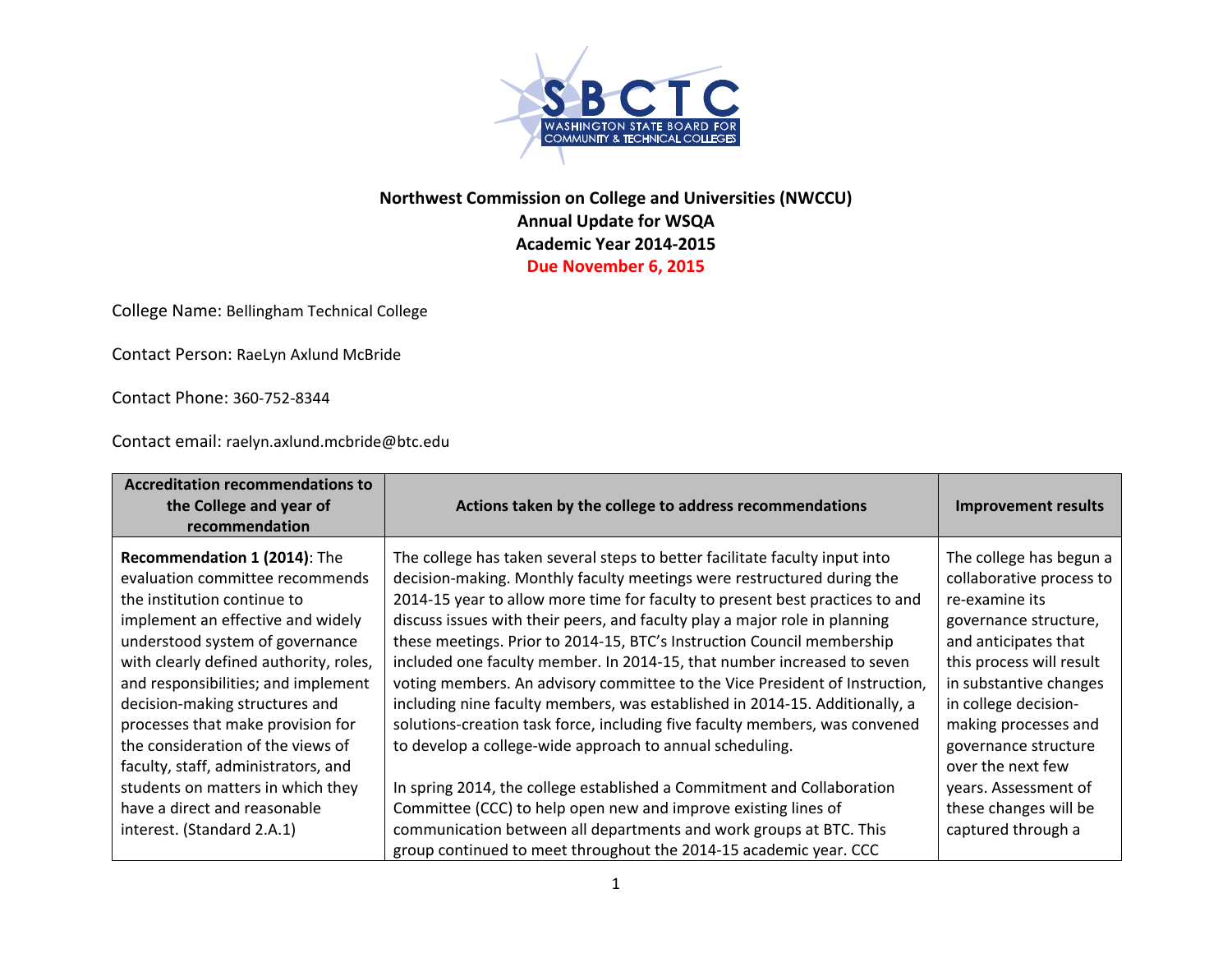|                                                                                                                                                                                                                                                                                                                                             | members, including the president, vice presidents, faculty and staff, reached<br>out to members of their constituent groups through email, discussions and<br>gatherings to collect input and ideas and bring them back to the committee.<br>Committee actions included encouraging the campus community to<br>participate in a climate survey and co-hosting a series of informational<br>brown-bag conversations.<br>BTC's administrative team began discussing possible changes to the college's<br>decision-making structures in the 2014-15 academic year, but did not<br>implement any substantive changes, anticipating that the new president<br>would want to be a part of these critical discussions and process in the 2015-<br>16 academic year.   | variety of tools and<br>venues.                                                                                                                                                                                                                                                                                                             |
|---------------------------------------------------------------------------------------------------------------------------------------------------------------------------------------------------------------------------------------------------------------------------------------------------------------------------------------------|----------------------------------------------------------------------------------------------------------------------------------------------------------------------------------------------------------------------------------------------------------------------------------------------------------------------------------------------------------------------------------------------------------------------------------------------------------------------------------------------------------------------------------------------------------------------------------------------------------------------------------------------------------------------------------------------------------------------------------------------------------------|---------------------------------------------------------------------------------------------------------------------------------------------------------------------------------------------------------------------------------------------------------------------------------------------------------------------------------------------|
| Recommendation 2 (2014): The<br>evaluation committee recommends<br>in the area of human resources, the<br>institution employ qualified<br>personnel to maintain and support<br>the operational functions of the<br>college. (Standard 2.B.1)                                                                                                | Due to budget cuts during the recession, the position of Director of Human<br>Resources was not filled after the resignation of the former Director in 2010.<br>Duties of this position were distributed among several administrators,<br>including the President, Vice Presidents, and Associate Director of Human<br>Resources. The college reinstated the director role in 2014, posting an<br>Executive Director of Human Services position in fall quarter. Camille Gatza<br>assumed this role on January 7, 2015. Ms. Gatza is qualified to maintain and<br>support BTC's operational functions in the area of human resources, as<br>evidenced by her over 14 years of progressively responsible experiences in<br>human resources and labor relations. | While Ms. Gatza has<br>been in place for less<br>than a year, some<br>changes are already<br>evident, including<br>increased consistency<br>of BTC hiring processes<br>and development of<br>Core Competencies for<br>employees. The college<br>will continue to track<br>and assess related<br>improvements as a<br>result of this change. |
| Recommendation 3 (2014): The<br>evaluation committee recommends<br>for each year of operation, the<br>college undergo an external<br>financial audit and that the results<br>from such audits, including findings<br>and management letter<br>recommendations, be considered in<br>a timely, appropriate and<br>comprehensive manner by the | The college has already taken corrective action in response to<br>Recommendation 3, undergoing a full financial audit of the 2013-14 fiscal<br>year in early 2015. The college is committed to undergoing annual financial<br>audits.                                                                                                                                                                                                                                                                                                                                                                                                                                                                                                                          | BTC's audit took place<br>in January 2015, and<br>the college received an<br>auditor's report in<br>March 2015. The report<br>included no<br>management letter or<br>findings. The Board of<br>Trustees reviewed and<br>approved BTC's 2013-<br>14 financial statements                                                                     |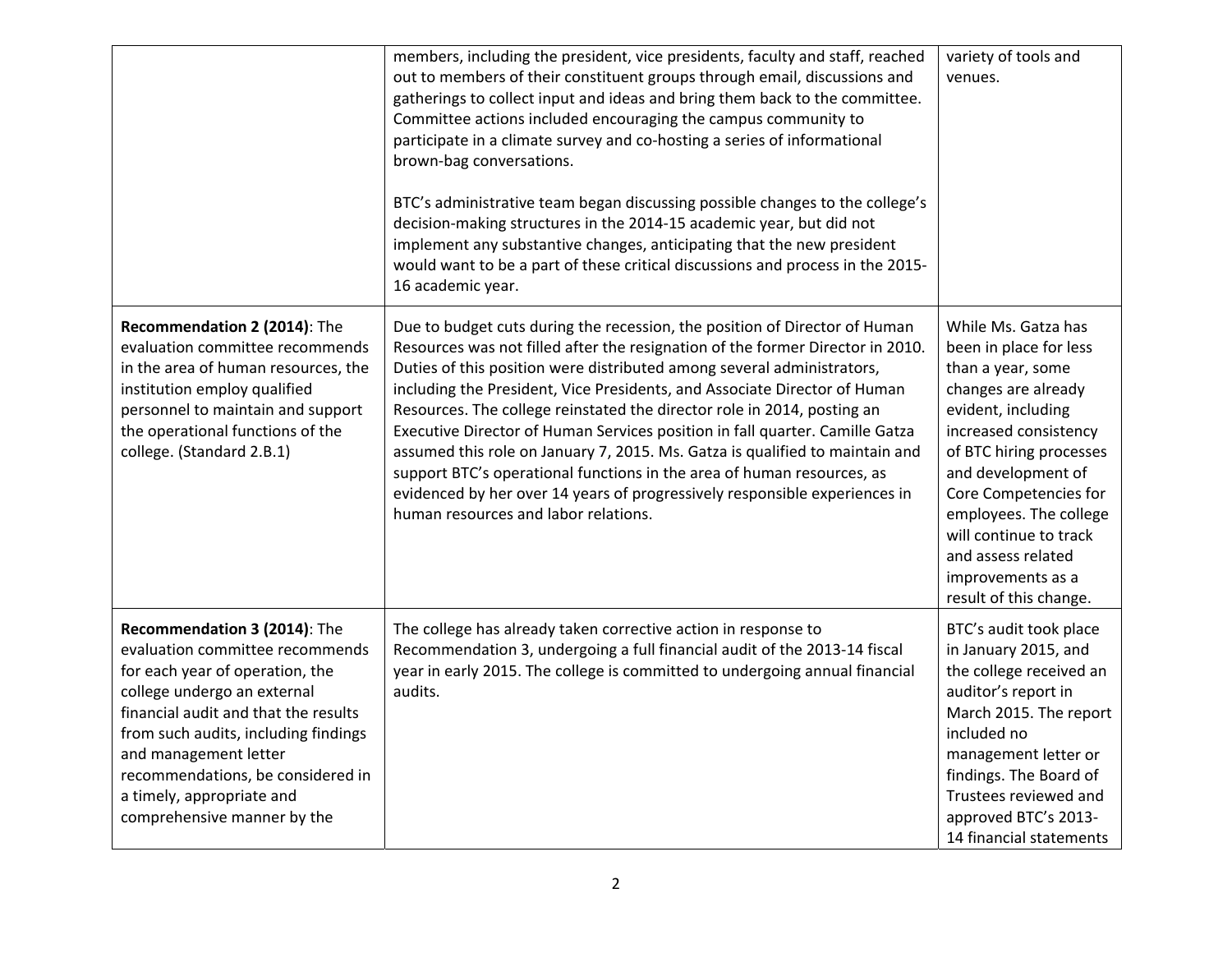| Board of Trustees. (Eligibility<br>Requirement 19 and Standard 2.F.7)                                                                                                                                                                                                                                                                                                                                                                 |                                                                                                                                                                                                                                                                                                                                                                                                                                                                                                                                                                                                                                                                                                                                                                                                                                                                                                                                                                                                                                                                                                                                                                                                                                                                                                                                                                                                                                                                                                                                                                                                                                                                                                                                                                                                                                                                                                                                                                                                                                                                                                                                                                                                                    | during its March 2015<br>meeting.                                                                                                                                                                                                                                                                     |
|---------------------------------------------------------------------------------------------------------------------------------------------------------------------------------------------------------------------------------------------------------------------------------------------------------------------------------------------------------------------------------------------------------------------------------------|--------------------------------------------------------------------------------------------------------------------------------------------------------------------------------------------------------------------------------------------------------------------------------------------------------------------------------------------------------------------------------------------------------------------------------------------------------------------------------------------------------------------------------------------------------------------------------------------------------------------------------------------------------------------------------------------------------------------------------------------------------------------------------------------------------------------------------------------------------------------------------------------------------------------------------------------------------------------------------------------------------------------------------------------------------------------------------------------------------------------------------------------------------------------------------------------------------------------------------------------------------------------------------------------------------------------------------------------------------------------------------------------------------------------------------------------------------------------------------------------------------------------------------------------------------------------------------------------------------------------------------------------------------------------------------------------------------------------------------------------------------------------------------------------------------------------------------------------------------------------------------------------------------------------------------------------------------------------------------------------------------------------------------------------------------------------------------------------------------------------------------------------------------------------------------------------------------------------|-------------------------------------------------------------------------------------------------------------------------------------------------------------------------------------------------------------------------------------------------------------------------------------------------------|
| Recommendation 4 (2014): The<br>evaluation committee recommends<br>the institution move beyond the<br>gathering of data and use the results<br>of its evaluation, on a regular basis,<br>to support its cycle of planning,<br>practices, resource allocation,<br>application of institutional capacity,<br>and assessment of results to make<br>changes, as necessary, for<br>improvement and strategic<br>planning. (Standard 5.B.2) | Recent improvements in BTC institutional effectiveness resources have set<br>the stage for progress on this recommendation. With strategic planning,<br>accreditation, institutional research, and grant development combined<br>under the Institutional Effectiveness department, the college can now better<br>link implementation and assessment, strategically prioritize grant<br>opportunities, align a number of planning and assessment processes, and<br>build a culture of evidence.<br>Institutional research staff have focused on developing a robust data<br>management and access system to facilitate campus-wide, data-informed<br>planning and decision-making. These efforts resulted in a revamped<br>Institutional Effectiveness Intranet site that was fully launched in summer<br>and fall 2014. Through this site, any faculty or staff member is able to easily<br>access consistent, accurate data across areas such as student enrollment,<br>satisfaction, service utilization (e.g., advising), retention, transition, course<br>success, and completion; graduate placement and wages; and employee<br>satisfaction with campus climate. A series of interactive dashboards allows<br>faculty and staff to view current (i.e., live) and historical data, as well as to<br>filter the data to answer their own research questions. Institutional research<br>staff provided introductory dashboard sessions and hands-on consultation<br>and training in response to research questions identified by faculty and staff<br>throughout the 2014-15 academic year.<br>BTC also develops a State of the College Report each August. This report<br>includes an environmental scan, activity success evaluation, and Key<br>Performance Indicator (KPI) success evaluation. This report is shared with<br>the Board of Trustees during their annual summer retreat, with the college<br>community as part of the annual Opening Day meeting in the fall, and on<br>BTC's Intranet site. The college revisits its Strategic Plan annually based on<br>evaluative data from the State of the College Report and priorities for the<br>upcoming academic year, and makes changes as needed. | BTC employee access to<br>and use of consistent,<br>accurate data has<br>increased substantially.<br>Discussions on how to<br>better 'close the loop'<br>on the college's<br>institutional<br>effectiveness and<br>planning cycle have<br>begun and will continue<br>throughout the 2015-<br>16 year. |
| <b>Continued Recommendation 1</b><br>(2011): Although the college has<br>gathered significant data, the<br>Evaluation Committee did not find<br>sufficient evidence to support that                                                                                                                                                                                                                                                   | All BTC faculty continuously assess student accomplishment of course<br>learning outcomes, identifying consistent, negative patterns of performance<br>and adapting courses, course content, assessments or the outcomes<br>themselves to meet the needs of the students as well as discipline/industry<br>standards. In order to maintain this balance and to explore different                                                                                                                                                                                                                                                                                                                                                                                                                                                                                                                                                                                                                                                                                                                                                                                                                                                                                                                                                                                                                                                                                                                                                                                                                                                                                                                                                                                                                                                                                                                                                                                                                                                                                                                                                                                                                                   | The college is beginning<br>a collaborative process<br>to re-visit its approach<br>to continuously<br>assessing,                                                                                                                                                                                      |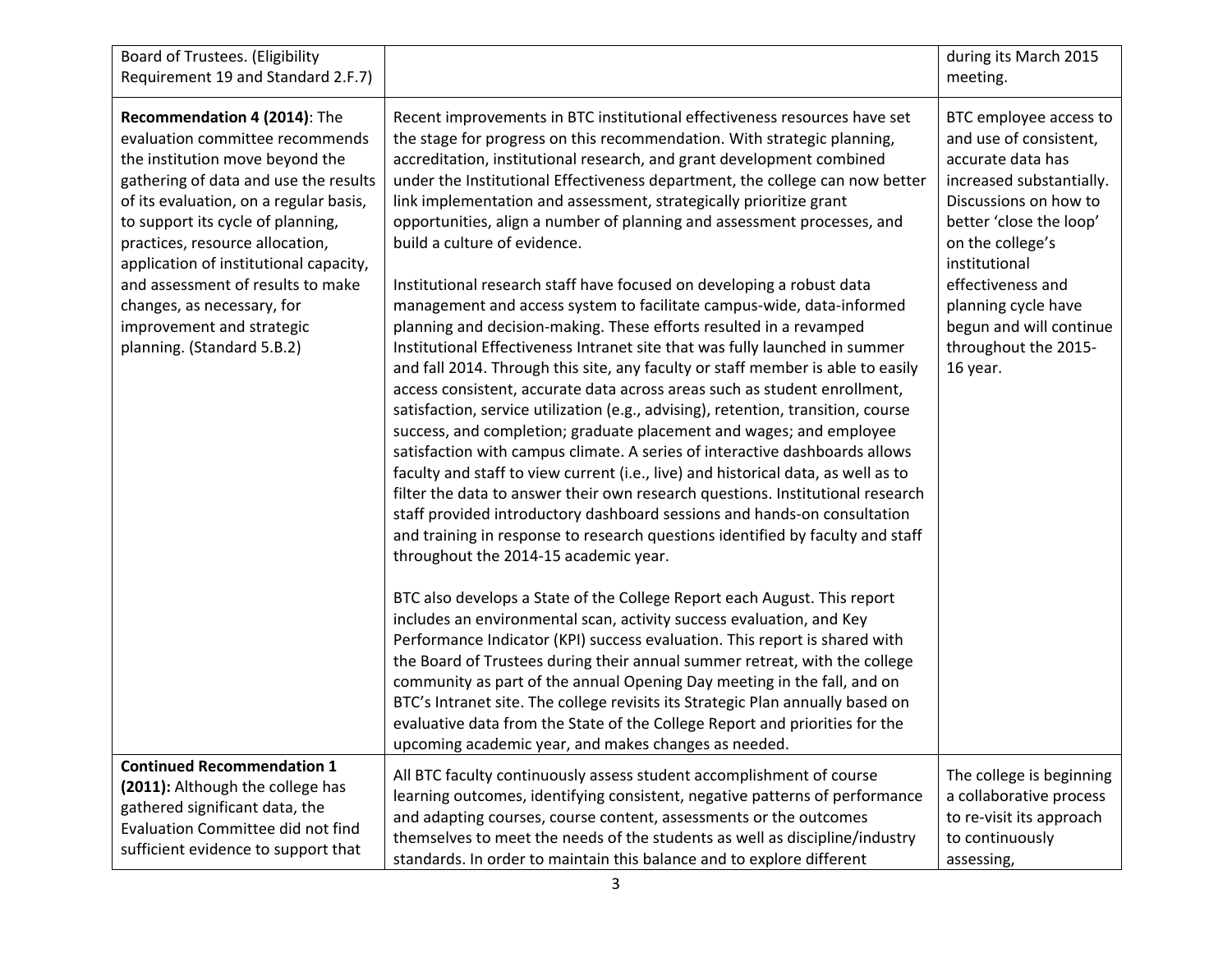| the campus has fully completed the   | teaching and learning strategies, faculty seek input from a variety of sources    | documenting, and                  |
|--------------------------------------|-----------------------------------------------------------------------------------|-----------------------------------|
| assessment cycle by "closing the     | to help address issues with course outcomes. Faculty may consult advisory         | improving student                 |
| loop" to demonstrate that student    | committee representatives, administrators or peers in order to adjust course      | learning outcomes, and            |
| learning has been achieved as        | outcomes, content or delivery strategies to ensure that learning outcomes         | anticipates that this             |
| stated. The Evaluation Committee     | can be successfully met by students.                                              | process will result in            |
| recommends the College continue      |                                                                                   | substantive changes in            |
| to make progress in this area.       | Over the past few years, BTC course syllabi have been updated to include a        | these processes over              |
| (Standard 4.A.3)                     | "Course Outcome Assessment" section in order to document the                      | the next few years.               |
|                                      | assessments used to determine the most appropriate method for assessing           | Assessment of these               |
|                                      | student outcomes within each individual course. The course outcome                | changes will be                   |
|                                      | assessments are a foundation to assist in the organization of course content.     | captured through a                |
|                                      | Regular course reviews help ensure that curriculum not related to the             | variety of tools and              |
|                                      | outcomes is expunged or critical curriculum components are adjusted. In           | venues, including                 |
|                                      | addition to including these course outcome assessments in their syllabi,          | through annual student            |
|                                      | faculty use the outcomes to create course materials such as activity and          | learning outcomes                 |
|                                      | grading rubrics, formative and summative assessment guides, and in                | reports.                          |
|                                      | assignment guidelines.                                                            |                                   |
|                                      |                                                                                   |                                   |
|                                      | This explicit identification of course outcome assessments on syllabi has         |                                   |
|                                      | assisted faculty in ensuring that these outcome assessments are clearly           |                                   |
|                                      | communicated to students in accessible formats (all syllabi are now               |                                   |
|                                      | accessible via electronic readers for students with disabilities). In addition to |                                   |
|                                      | including these outcome assessments in their syllabi and referencing              |                                   |
|                                      | industry standard guides upon which the assessments are based, instructors        |                                   |
|                                      | have incorporated course outcome assessments into course materials such           |                                   |
|                                      | as grading rubrics, objective completion tables, testing guidelines and           |                                   |
|                                      | processes, and in course outlines. Students must show skills mastery through      |                                   |
|                                      | these assessment tools in order to successfully complete coursework.              |                                   |
|                                      |                                                                                   |                                   |
|                                      | During spring 2015, the college began identifying potential strategies            |                                   |
|                                      | through which to better document student learning outcomes at the course          |                                   |
|                                      | and program levels, formalizing discussion and decision-making processes          |                                   |
|                                      | based on those results, and assessing the impact of any resulting actions.        |                                   |
| <b>Continued Recommendation 2</b>    | The college has begun exploring models to better connect its mission to the       | Discussions on how to             |
| (2011): The College made several     | allocation of resources, and will devote substantial effort to accomplishing      | better 'close the loop'           |
| changes to their core themes since   | this task in the 2015-16 year.                                                    | on the college's<br>institutional |
| their first year visit, resulting in |                                                                                   |                                   |
| refined core themes that are clearer |                                                                                   | effectiveness and                 |
| and better connected to their        |                                                                                   | planning cycle                    |